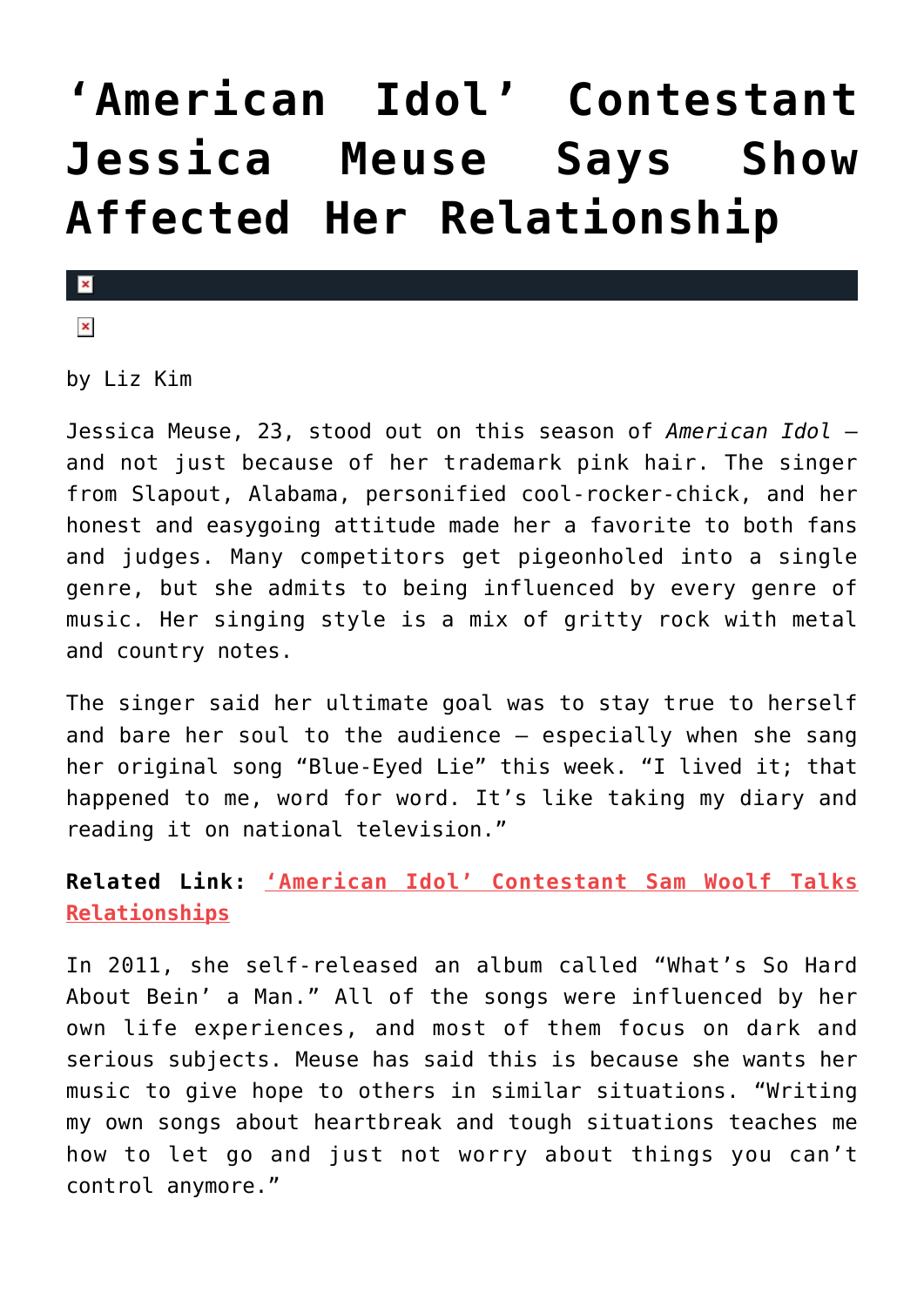The contestant's vocals were praised each week, but the judges repeatedly criticized her on her lack of stage presence and connection with the audience. Keith Urban even said she didn't have enough "release." Fans complained that she was picked on more than the other singers, but she chalks it up to part of the experience. "At times, I felt picked on, but it's part of the game. I know I have bigger things ahead of me, and I'm going to make them happen," she shares.

She does wish she could have sang more original material though. "I didn't let not singing originals frustrate me because I do know a lot of cover songs from singing three to four hour gigs at home, but I really would've liked to do originals — at least one a week just because that's who I am as an artist."

Meuse also agrees that stage presence was most difficult for her — but she did improve during her time on stage. "I believe that I have shown emotion, and I'm growing as an artist," she explains. "There's always stuff to work on, but I think I've grown a lot on the show. It's definitely different from singing in a bar where you're kind of just in the corner and only the bartender is looking at you."

It's no surprise that the scrutiny can be unnerving. "You're on national television, and everyone is looking at how your eye twitches. So it's definitely something you have to get used to," she says. "But I feel like I came into my own, and I figured myself out on the stage, so I'm very proud of that."

**Related Link: [How to Get Over the Relationship Blues](http://www.cupidspulse.com/get-over-relationship-blues/)**

When you're in an environment like *Idol*, it's stressful to say the least. And when you're also in a relationship, being apart for that long can create a rift. Unfortunately, that's what happened to Meuse and her boyfriend, Steven Atkins. Although he came to support her during a few of the live shows, ultimately, they went their separate ways. "Being on the show